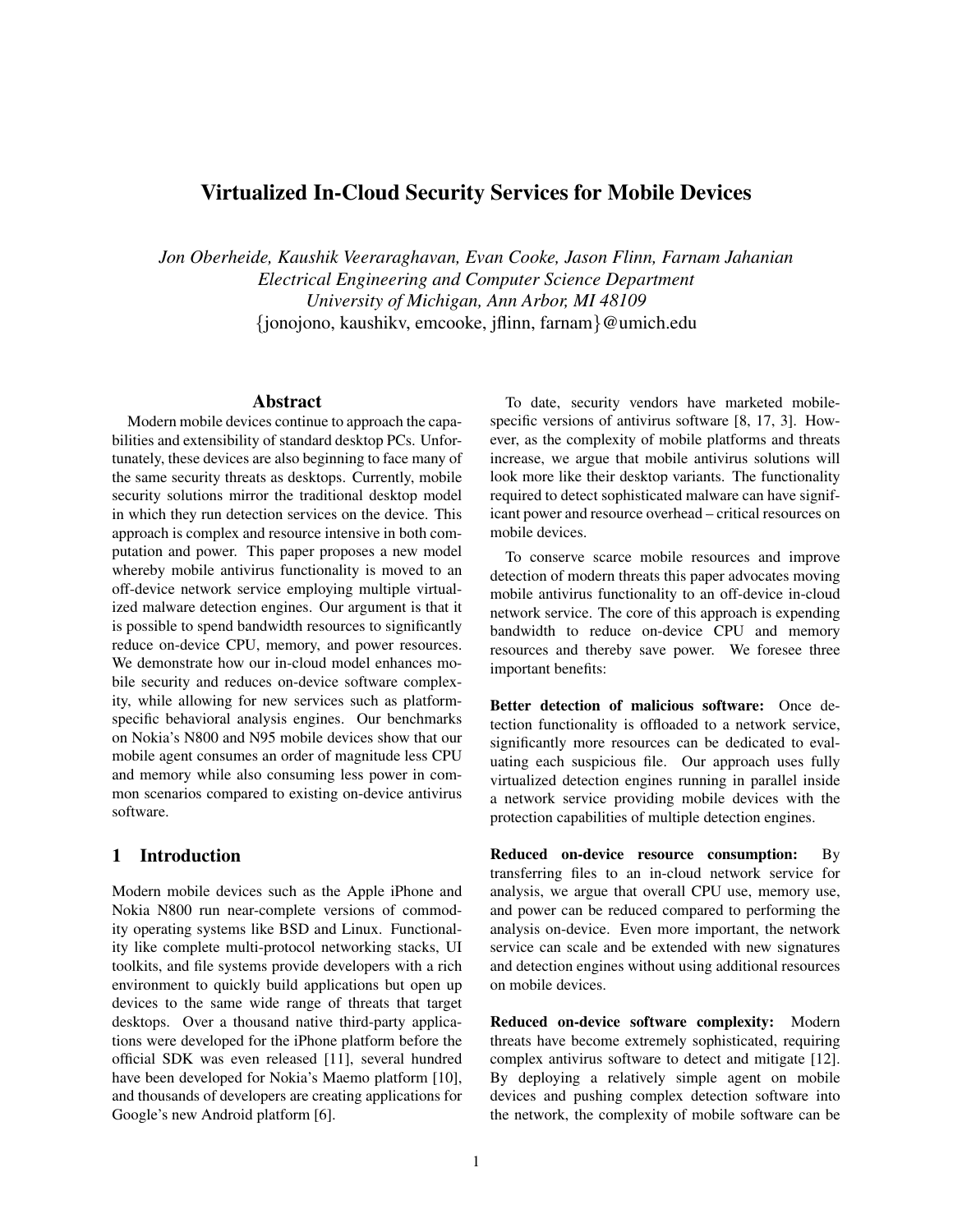minimized. This reduces the on-device attack surface and the effort required to port the agent to new platforms.

To explore the idea of a virtualized malware detection service for mobile devices, we extend the CloudAV platform [13] with an on-device mobile agent and an off-device mobile-specific behavioral detection engine. Through a series of benchmarks comparing CloudAV to existing on-device antivirus software, we find that our mobile agent consumes an order of magnitude less CPU and memory, consumes less power in common scenarios, and offers greater protection capabilities that scale against future threats.

## 2 Approach

We propose an architecture that consists of two primary components: a lightweight *host agent* that runs on mobile devices, acquires files, and sends them into the network for analysis; and a *network service* that receives files from the agent and identifies malicious or unwanted content. The proposed architecture could be deployed by a mobile service provider or third-party vendor.

This approach is an extension of the existing CloudAV platform [13]. In this section, we first provide background material on the fundamental CloudAV architecture and then discuss the extensions required to facilitate the approach in a mobile environment.

#### 2.1 CloudAV Background

We now provide a brief overview of CloudAV [12, 13], which provides an in-cloud service for malware detection and consists of both host agent and network service components.

#### 2.1.1 Host Agent

Just like existing antivirus software, the host agent is a lightweight process that runs on each device and inspects file activity on the system. Access to each file is trapped and diverted to a handling routine which begins by generating a unique identifier (such as a hash) of the file and comparing that identifier against a cache of previously analyzed files. If a file identifier is not present in the cache, then the file is sent to the in-cloud network service for analysis.

The threat model for the host agent is similar to that of existing software protection mechanisms such as antivirus. As with these host-based systems, if an attacker has already achieved code execution privileges, it may be possible to evade or disable the host agent. However, by reducing the complexity of the host agent by moving detection into the network, it is possible to reduce the

| <b>Engine Combination</b> | <b>Detected</b>      | Coverage |
|---------------------------|----------------------|----------|
| CМ                        | 229/469              | 48.82%   |
| CM, SM                    | $\overline{290/469}$ | 61.83%   |
| CM, SM, MA                | 358/469              | 76.33%   |
| CM, SM, MA, BD            | 417/469              | 88.91%   |
| CM, SM, MA, BD, FS        | 430/469              | 91.68%   |

Table 1: An example of the increased detection coverage against a dataset of recent month's worth of desktop malware samples when using multiple engines in parallel: ClamAV (CM), Symantec (SM), McAfee (MA), Bit-Defender (BD), and F-Secure (FS).

vulnerability footprint of host software that may lead to elevated privileges or code execution.

#### 2.1.2 Network Service

The second major component of the architecture is a network service responsible for file analysis. The task of the network service is to determine whether a file is malicious or unwanted. Unlike existing antivirus software that cannot run multiple detection engines on a single device due to technical conflicts and resource constraints, moving detection capabilities to a network service allows the use of multiple antivirus engines in parallel by hosting them in virtualized containers. That is, each candidate file is analyzed by multiple detection engines to determine whether a file is malicious or unwanted. The use of virtualization allows the network service to scale to large numbers of engines and users. If demand for a particular engine increases, more instances of that container can be spun up to service analysis requests. This approach can result in significant gains in detection coverage, as illustrated in Table 1.

#### 2.1.3 Caching

Once a file has been analyzed, the result can be stored in both a local cache on the host agent and in a shared remote cache in the network service. Subsequent accesses to that file by the device look up the result in the local cache without requiring network access. In addition, access of the same file by other devices can be mediated using a shared remote cache located in the network service, without having to send the file for analysis. Cached reports stored in the network service may also opportunistically be pushed to the agent to speed up future accesses.

# 2.2 Extending CloudAV to the Mobile Environment

We now describe how we extended the CloudAV platform for the mobile environment.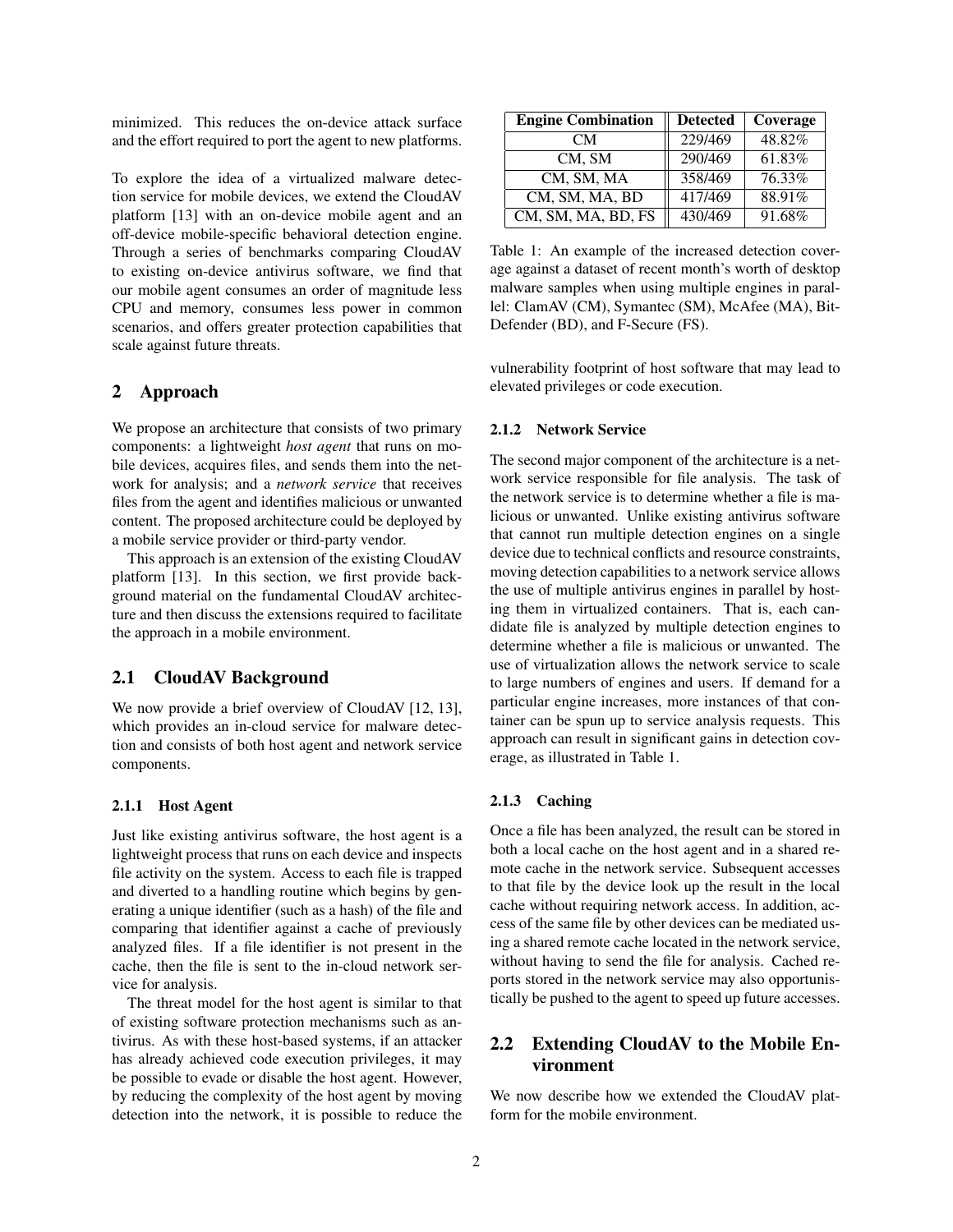#### 2.2.1 Mobile Agent

Extending the benefits of the CloudAV platform requires that an agent be deployed on a mobile platform. Given that the CloudAV platform inherently encourages a simple on-device agent, few fundamental modifications to the architecture are necessary to develop and support a mobile agent. The primary difference between the traditional host agent and our newly developed mobile agent is the constraints on resources like power and CPU cycles. Therefore, the file identifier algorithms and communications protocol with the network service are important, as the agent spends most of its cycles on those activities.

We developed a mobile agent to interface with the CloudAV network service for the Linux-based Maemo platform and deployed it on a Nokia N800 mobile device. The mobile agent is implemented in Python and uses the Dazuko [14] framework to interpose on system events. Specifically, we hook the execve(2) syscall and file system operations to acquire and process candidate files before permitting their access. The mobile agent required only 170 lines of code.

#### 2.2.2 Mobile-Specific Behavioral Engine

A more resource-intensive method of detecting malicious activity is through behavioral analysis. Behavioral engines attempt to emulate or run real operating systems and applications to determine whether a file is performing malicious behavior at runtime. While these engines usually require a great deal of resources, which would not be suitable for a mobile device, deploying such an engine in the network service allows us to gain the protection benefits without the resource costs.

To demonstrate this point, we extend the CloudAV network service with a mobile-specific behavioral detection engine. The behavioral engine runs candidate applications in a virtualized Maemo operating environment hosted in the network service and monitors the application's system calls and D-Bus interprocess communication for malicious behavior. Attempts by the application to modify or destroy a user's personal data, initiate outgoing calls to unrecognized numbers via Skype, or initiate socket communications to untrusted destinations are flagged as malicious.

# 2.3 Additional Security Services

The security services hosted in the network service are not limited to antivirus functionality. We envision an incloud platform enabling a range of different security services.

- SMS Spam Filtering: SMS spam filtering functionality, which is currently implemented in an adhoc manner by some mobile antivirus products [8], can be much more accurate in a network-centric deployment model through the aggregation of data from a large corpus of users.
- Phishing Detection: Just as a centralized view of the web has helped Google develop strong antiphishing tools [7], a centralized view of mobile activity in the service provider can help mobile operators detect and prevent phishing attacks against their customers.
- Centralized Blacklists: Blacklists of various communication addresses such as Bluetooth and IP may be implemented as an off-device security service. These blacklists can be maintained on a global level by a service provider for known malicious entities or on a personal user-specified level. These centralized policies may be opportunistically pushed to client devices for enhanced performance.

Most importantly, this architecture significantly lowers the bar for extending novel security services to mobile devices. For example, if a security vendor develops a new algorithm that is effective against detecting malicious mobile applications, that technique can be seamlessly integrated into the network service and put into operation without affecting any of the existing mobile devices. This transparent extensibility is a very powerful tool as mobile platforms and their needs are rapidly evolving.

# 2.4 Limitations

- Disconnected operation: Mobile devices may enter a disconnected state where the mobile agent may not be able to effectively utilize the networkbased security services. However, mobile devices are rapidly increasing in connectivity capabilities with multiple radios for high-speed data transmission. Furthermore, given that connectivity will often be required to acquire new applications and content, the need for analysis in a disconnected state may be minimal.
- Privacy: The proposed architecture presents privacy implications as the organization hosting the network service may collect potentially sensitive data from various users. It is vital that users understand the privacy implications of such a service and be able to enforce limitations on what data is transmitted to the provider.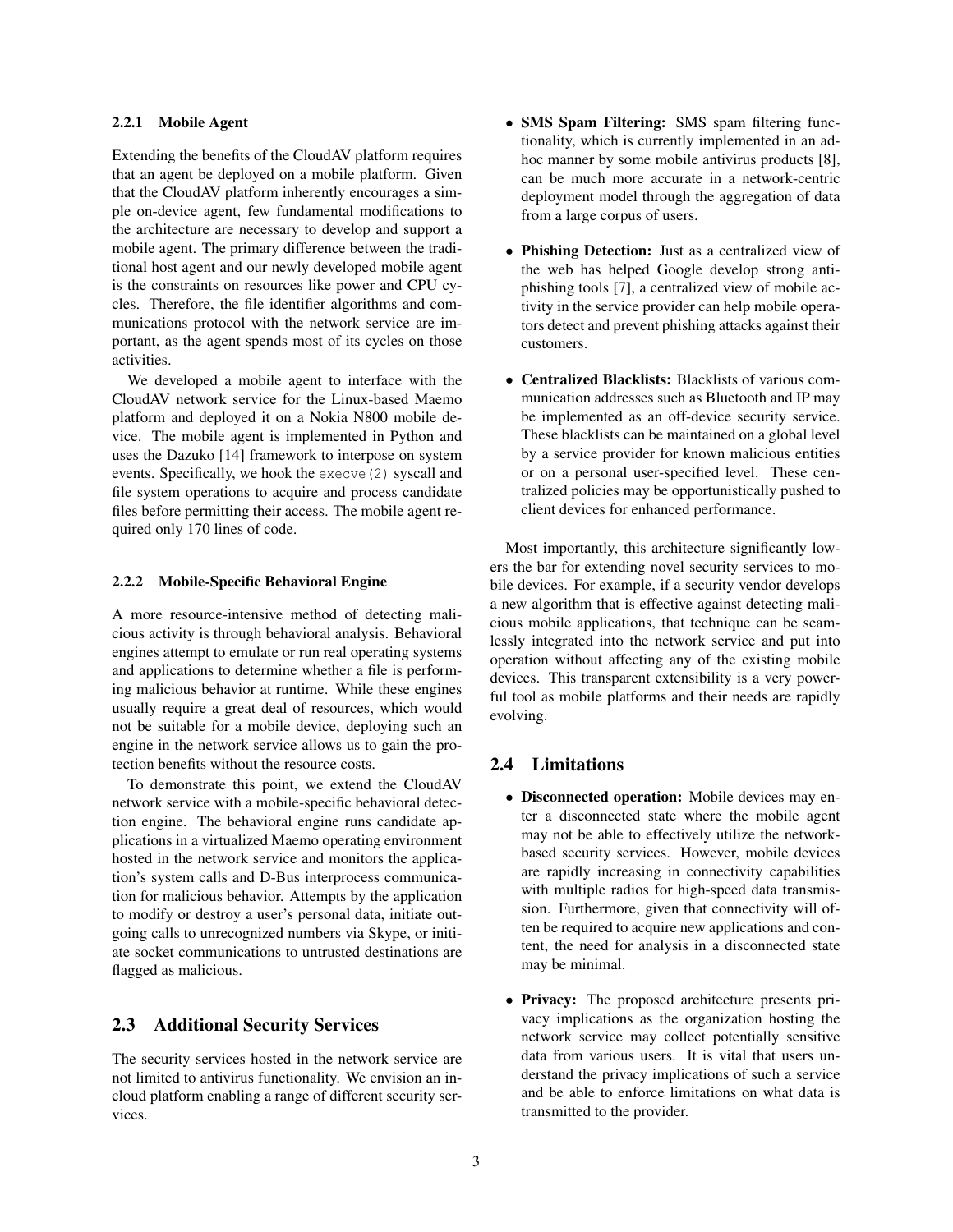| Agent    | <b>Startup Time</b> | <b>Average Memory</b> | <b>Peak Memory</b> | User Jiffies | <b>Total Jiffies</b> |
|----------|---------------------|-----------------------|--------------------|--------------|----------------------|
| ClamAV   | 57 sec              | 25967 KB              | 39556 KB           | 13349        | 15684                |
| MA-CL+CR | $0.2 \text{ sec}$   | 1502 KB               | 2154 KB            | 1502         | 2185                 |
| MA-CL+WR | $0.2 \text{ sec}$   | 1486 KB               | 2124 KB            | 1486         | 1854                 |
| MA-WL+WR | $0.2 \text{ sec}$   | 1189 KB               | 1812 KB            | 1189         | 1714                 |

Table 2: Comparison of the mobile agent with ClamAV in memory consumption and CPU jiffies on the Nokia N800.

# 3 Evaluation

For our evaluation, we perform a series of benchmarks on two Nokia mobile devices. We measure the resource and power consumption of these devices and compare our mobile agent with existing commercial antivirus products. For each experiment, we provide results for three cache states for our mobile agent (MA): CL+CR: cold local, cold remote; CL+WR: cold local, warm remote; and WL+WR: warm local, warm remote.

#### 3.1 Computational Resources

In the first experiment, we compare the CPU and memory consumption of the ClamAV [16] engine with our mobile agent on the Nokia N800. This benchmark serially runs common applications: the built-in N800 web browser, the Skype VoIP client, the Pidgin IM client, the Kagu media player, and a PDF viewer. The application binaries and associated shared libraries, 346 files in total, are all processed by the particular engine. CPU usage is measured in both the number of jiffies the process has been scheduled for in userspace (utime) and total jiffies (utime + stime). The memory is based on the resident set size (RSS) of the process, or the number of non-shared memory pages currently in use by the process.

The results of the benchmark are listed in Table 2. ClamAV requires approximately 18 times as much memory and over 8 times as much CPU time than the worst-case cache configuration for the mobile agent. In addition, the ClamAV engine has an extremely lengthy initialization process due to its loading of its signature database.

### 3.2 Power Consumption

In the second experiment, we perform a micro benchmark with a Nokia N95 smartphone. We measure the power consumption required to analyze files locally with Kaspersky's Mobile Security [8] software and compare it to using the mobile agent and network service. For instances where the mobile agent needs to access the network service for cache queries or file transfers, we compare both the WiFi and GRPS/EDGE radios on the N95. The files analyzed are a collection of third-party applications and games totaling approximately 25 megabytes.

| Agent           | Avg / Peak / Total Energy |
|-----------------|---------------------------|
| None (Baseline) | $\sqrt{0.36/0.63/43.2 W}$ |
| Kaspersky       | 0.86 / 1.27 / 89.4 W      |
| MA-CL+CR (EDGE) | 1.51/2.31/250.6W          |
| MA-CL+CR (WiFi) | 1.31 / 2.44 / 165.1 W     |
| MA-CL+WR (EDGE) | 1.22/2.13/126.9 W         |
| MA-CL+WR (WiFi) | 0.92 / 1.83 / 74.5 W      |
| MA-WL+WR        | 0.82 / 1.20 / 59.9 W      |

Table 3: Comparison of the mobile agent with Kaspersky Mobile Security on the Nokia N95.

| <b>Detection Engine</b> | <b>Signature Database Size</b>  |
|-------------------------|---------------------------------|
| Symantec Mobile         | 27 signatures                   |
| Kaspersky Mobile        | 284 signatures                  |
| ClamAV                  | 262289 signatures               |
| Mobile Agent            | $> 5$ million sigs + behavioral |

Table 4: The number of threats addressed in the signature database of various detection engines.

The results of the experiment are listed in Table 3. This experiment exemplifies the importance of the local and remote caching mechanisms. While the cold-remote cache states result in increased power consumption due to the energy of the radio transmission, a cold cache configuration is the worst case scenario which rarely occurs in practice. Both the warm-local/warm-remote and coldlocal/warm-remote cache states, which are arguably the most common scenario, outperform the local Kaspersky engine in terms of consumed power. In a desktop environment, we have observed cache hits rates of over 99.8%, meaning many of the applications used are common across hosts and the transmission of full file contents across a network link is rarely necessary [13]. That being said, it is unclear whether the commonality of applications and associated cache hit rate would be similar in a mobile environment.

## 3.3 Scale of Detection Algorithms

Table 4 shows the number of threats in each detection engine's signature database. Our mobile agent vastly outperformed ClamAV on the N800 device while protecting against an order of magnitude more threats. While the power overhead of the mobile agent in the worst case